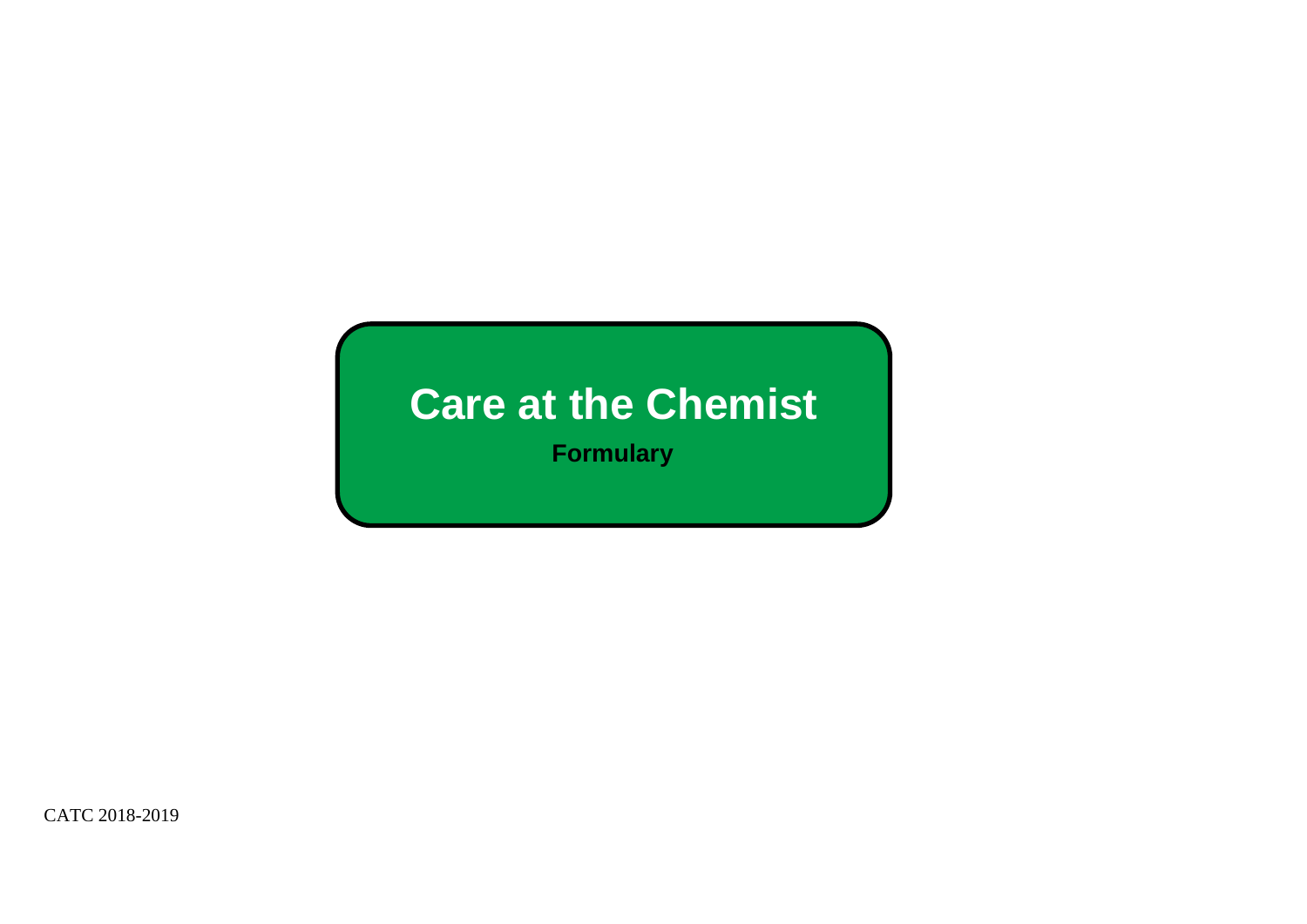| <b>Indication</b>              | <b>Treatment</b>                                           | <b>Notes</b>                                                                                |
|--------------------------------|------------------------------------------------------------|---------------------------------------------------------------------------------------------|
| Acute bacterial conjunctivitis | Chloramphenicol 0.5% eye drops (10ml)                      | For ages 2 years and over.                                                                  |
|                                | Chloramphenicol 1% eye oint. (4g)                          | For ages 2 years and over.                                                                  |
| Allergy                        | Loratadine 10mg tablets (30)                               | For ages 12 years and over.                                                                 |
|                                | Sodium cromoglycate 2% eye drops (10ml)                    | For adults and children 2 years and over.                                                   |
|                                | Beclometasone 50mcg/metered dose nasal spray<br>(100 dose) | For ages 18 years and over.                                                                 |
|                                | Loratadine 5mg/5ml syrup (100ml)                           | For ages 2 years and over.                                                                  |
|                                | Chlorphenamine tabs 4 mg (28)                              | For ages 12 years and over.                                                                 |
|                                | Chlorphenamine syrup 2mg/5ml (150ml)                       | For ages 2 year and over.                                                                   |
|                                | Hydrocortisone cream 1% (15g)                              | For ages 10 years and over.                                                                 |
|                                |                                                            | Season-long treatment of hay fever is not covered<br>by the CATC scheme.                    |
| Athletes foot                  | Clotrimazole 1% cream (20g)                                | For ages 1 year and above                                                                   |
| Cough                          | Simple linctus paediatric sugar free (200ml)               | For ages 1 to 12 years.                                                                     |
|                                | Simple linctus sugar free (200ml)                          | For ages 12 years and over.                                                                 |
|                                | Pholcodine linctus sugar free (200ml)                      | For ages 12 years and over.                                                                 |
| Cold sores                     | Aciclovir 5% cream (2g)                                    | For ages 1 year and over.<br>Should not be recommended if the blisters are already present. |

CATC 2018-2019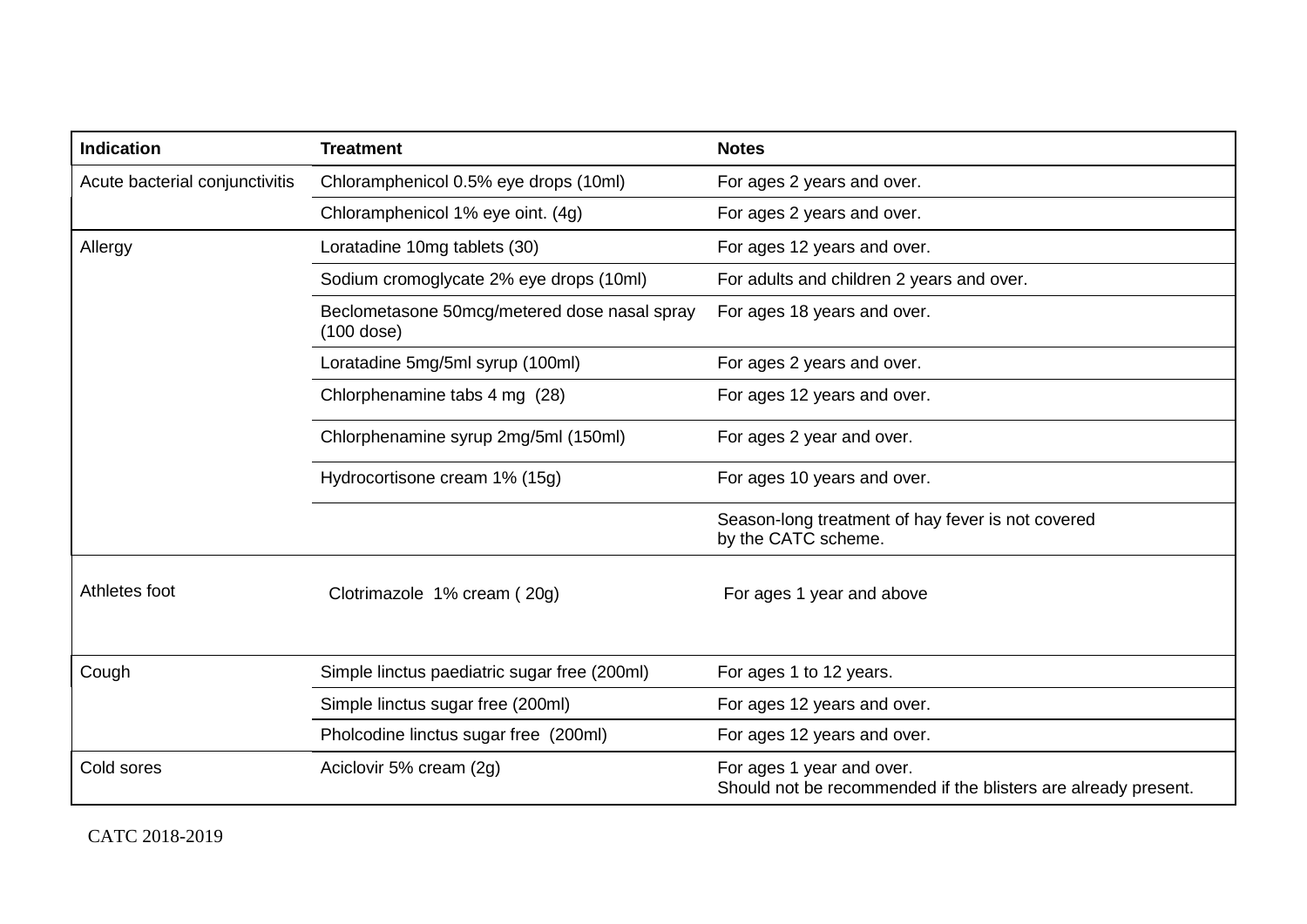| <b>Indication</b>                 | <b>Treatment</b>                                      | <b>Notes</b>                                                           |
|-----------------------------------|-------------------------------------------------------|------------------------------------------------------------------------|
| Constipation                      | Ispaghula husk 3.5g sachets (10)                      | For ages 12 years and over.                                            |
|                                   | Lactulose liquid (500ml)                              | For ages 1 to 12 years                                                 |
|                                   | Senna 7.5mg tablets (20)                              | For ages 12 years and over.                                            |
| <b>Contact Dermatitis</b>         | Hydrocortisone 1% cream (15g)                         | For ages 10 years and over.                                            |
| Cystitis                          | Potassium Citrate mixture (200ml)                     | For females aged 16 -70 years.                                         |
| Diarrhoea                         | Dioralyte relief (6 sachets)                          | For ages 1 year and over                                               |
|                                   | Loperamide 2mg caps (6)                               | For ages 12 years and over.                                            |
| Ear Wax                           | Olive Oil (10ml)                                      | For ages 12 years and over                                             |
| <b>Haemorrhoids</b>               | Anusol oint (23g)                                     | For ages 12 years and over.                                            |
|                                   | Anusol suppositories (12)                             | For ages 12 years and over.                                            |
|                                   | Paracetamol 500mg tablets (32)                        | For ages 12 years and over.                                            |
| Headache, pain and<br>temperature | Paracetamol 120mg/5ml susp. sugar free 100ml          | For use in line with OTC product licence                               |
|                                   | Paracetamol 250mg/5ml susp. sugar free 100ml          | For use in line with OTC product licence                               |
|                                   | Ibuprofen 200mg tablets (24)                          | For ages 12 years and over.                                            |
|                                   | Ibuprofen 100mg/5ml susp. sugar free 100ml            | For use in line with OTC product licence                               |
|                                   |                                                       | Give special consideration to the signs and symptoms<br>of meningitis. |
| <b>Head lice</b>                  | Malathion 0.5% aqueous liquid- Derbac M (2 x<br>50ml) | For ages 1 year and over.                                              |
|                                   | Dimeticone 4% lotion- Hedrin (2 x 50ml)               | For ages 1 year and over.                                              |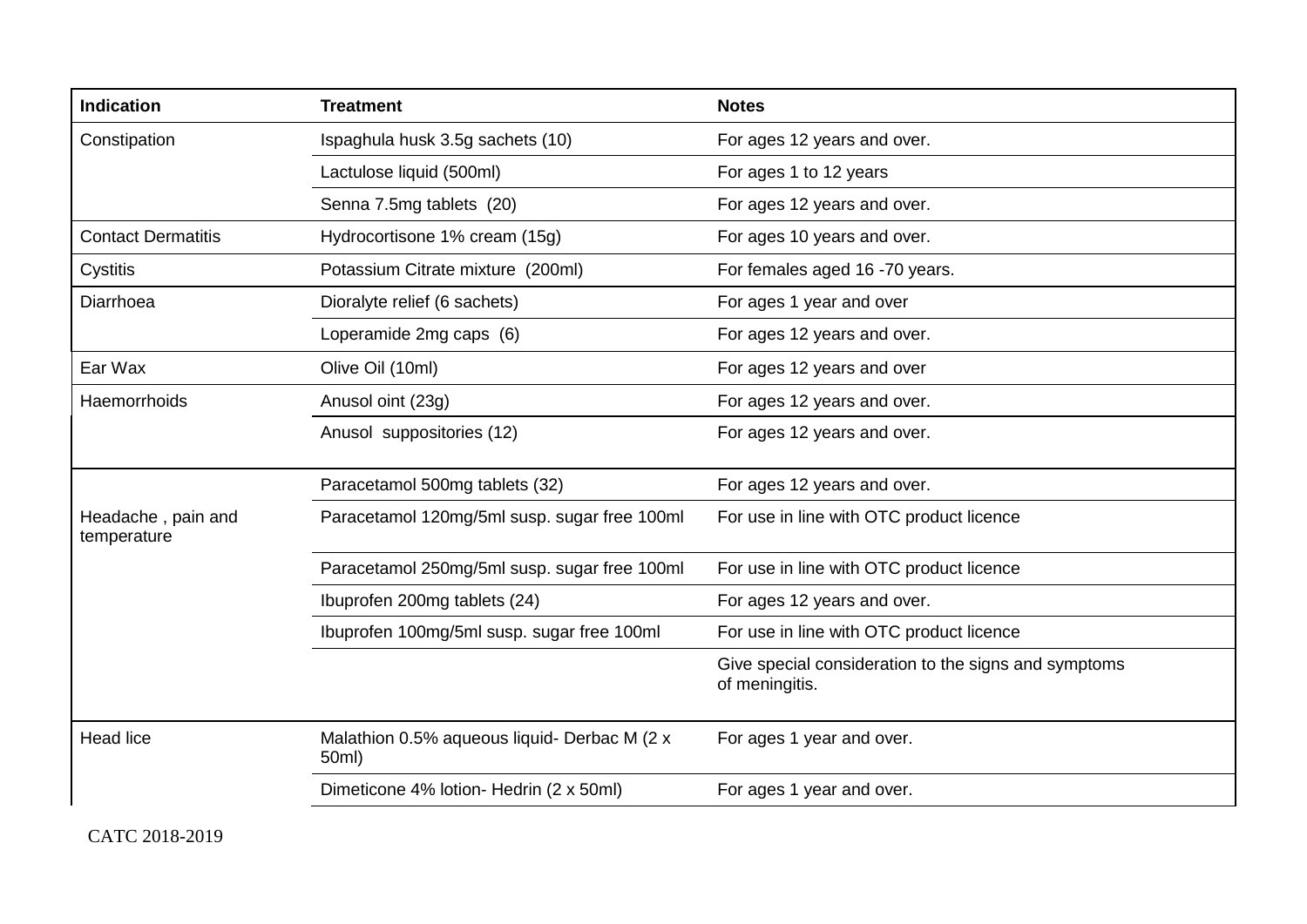| Indication                | <b>Treatment</b>                             | <b>Notes</b>                                                                                                                                                                                                                      |
|---------------------------|----------------------------------------------|-----------------------------------------------------------------------------------------------------------------------------------------------------------------------------------------------------------------------------------|
|                           |                                              |                                                                                                                                                                                                                                   |
|                           |                                              | Supply two applications.                                                                                                                                                                                                          |
| Indigestion and heartburn | Acidex advance (250ml)                       | For ages 12 years and over.                                                                                                                                                                                                       |
|                           | Gaviscon advance (150ml)                     | For ages 12 years and over.                                                                                                                                                                                                       |
|                           | Ranitidine 75mg (12)                         | For ages 16 years and over.                                                                                                                                                                                                       |
|                           | Mucogel suspension (500ml)                   | For ages 12 years and over.                                                                                                                                                                                                       |
| <b>Infant Colic</b>       | Simeticone 40mg/ml Oral Suspension SF (50ml) | For use from birth onwards                                                                                                                                                                                                        |
|                           |                                              | The most useful intervention is advice and support for parents, and<br>reassurance that infantile colic will resolve. Only consider trying<br>medical treatment if parents feel unable to cope despite advice and<br>reassurance. |
| Mouth ulcers              | Anbesol liquid (6.5ml)                       | For ages 1 year and over.                                                                                                                                                                                                         |
|                           |                                              | Give special consideration to the signs and symptoms<br>of oral cancer.                                                                                                                                                           |
| Nappy Rash                | Zinc and Castor Oil Ointment BP (100g)       | Contains peanut oil<br>For use from birth onwards                                                                                                                                                                                 |
|                           | Metanium Nappy Rash Ointment (30g)           | For use from birth onwards                                                                                                                                                                                                        |
| Nasal congestion          | Menthol and eucalyptus inhalation BP (100ml) | For ages 6 years and over. Caution in children.                                                                                                                                                                                   |
|                           | Sodium chloride 0.9% nasal drops (10ml)      | For ages 1 year and over.                                                                                                                                                                                                         |
|                           | Pseudoephedrine 60mg tablets (12)            | For ages 12 years and over.                                                                                                                                                                                                       |
|                           | Pseudoephedrine 30mg/5ml elixir (100ml)      | For ages 6 years to 12 years.                                                                                                                                                                                                     |

CATC 2018-2019